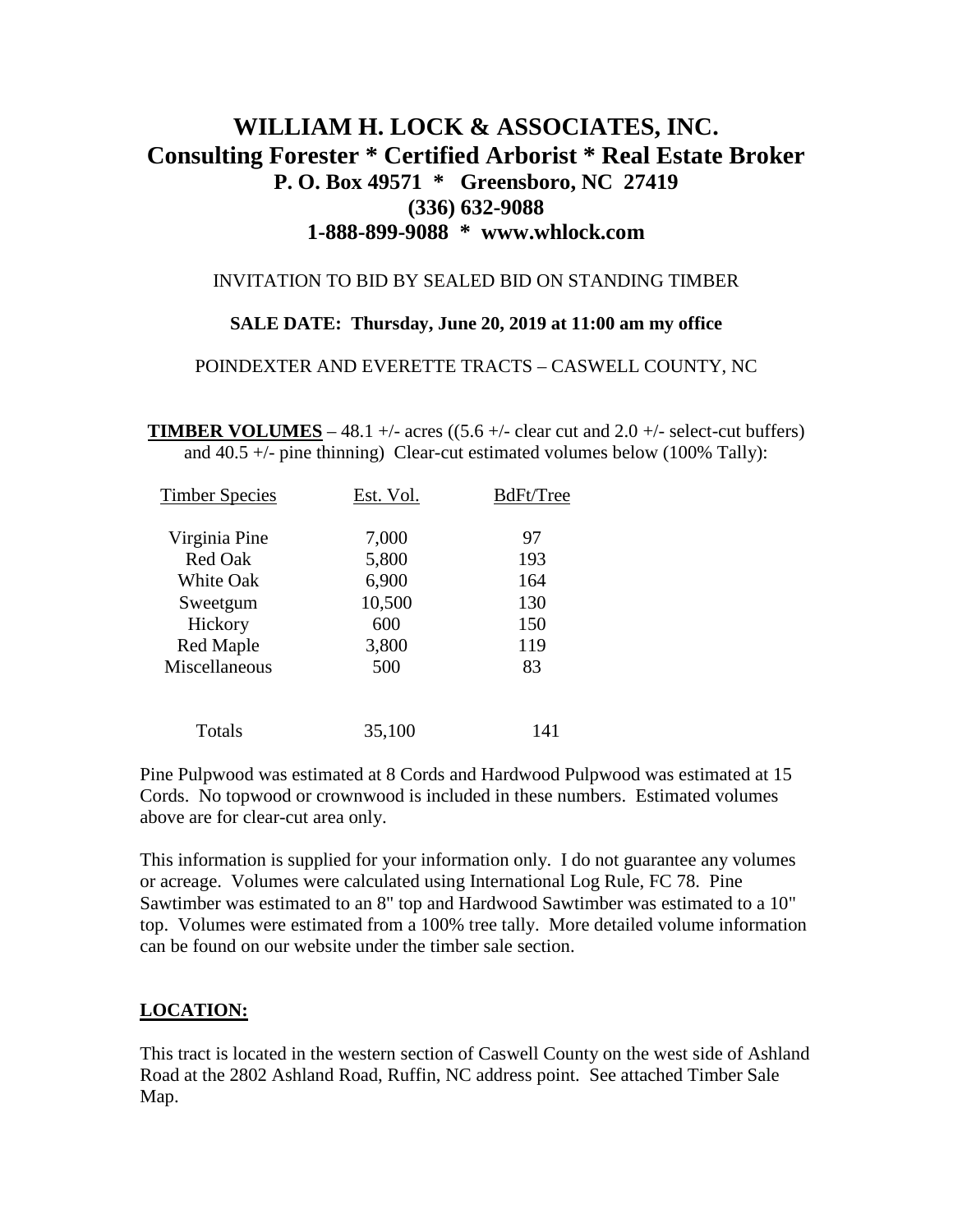Page Two Poindexter and Everette Tracts - Timber Sale and Pine Thinning Sale Date: Thursday – June 20, 2019

## **BIDS:**

The Poindexter and Everette Tracts are being sold as follows: 1)-Approximately 7.3 +/ acres of clear-cut and select-cut buffers of mixed Pine/Hardwood on a lump sum sealed bid basis. 2)-Approximately 40.5 +/- acres of Loblolly Pine thinning on a per unit basis. Bids should include the lump sum bid for the clear-cut and the per unit bid for the Pine thinning as Pine Sawtimber, Pine Pulpwood, Hardwood Pulpwood. Bids will be accepted by **regular mail** if received by 5:00 pm on Wednesday, June 19, 2019 **OR** bids will be accepted by **email [\(whlock@whlock.com\)](mailto:whlock@whlock.com), telephone (336-632-9088), fax (336-632- 9088), or in-person** at my office until 11:00 am on Thursday, June 20, 2019. At 11:00 am on Thursday, June 20, 2019 all bids received will be recorded. The successful bidder will be notified within 24 hours of the bid openings. A 10% deposit may be requested to be delivered to William H. Lock & Associates, Inc. within 72 hours of the bid opening. The balance of the sales price is to be delivered at the sale closing. The seller reserves the right to refuse or accept any and all bids. Seller will consider all bids. The seller will be responsible for the timber deed preparation, revenue stamps if recorded, and the forestry consultant fees. The buyer will be responsible for all other closing costs. A \$1,000 performance deposit will be payable at closing and held in a non-interest bearing trust account until satisfactory completion of logging. The performance deposit does not limit the buyer's liability. A \$3,000 "non-refundable draw account deposit" applicable to the pine thinning portion (\$2,500 for Poindexter and \$500 for Everette) will be payable at closing and used when the thinning harvesting operation begins.

# **PLACE OF SALE:**

The timber sale will be held at the office of William H. Lock & Associates, Inc. in Greensboro, NC. The office address is 375 S. Swing Road, Greensboro, NC 27409. Telephone and Fax: 336-632-9088; Email: whlock@whlock.com

# **CONDITIONS OF SALE**:

1. The Buyer shall have until December 31, 2020 to cut and remove all merchantable timber within the "Clear-cut" and perform an operator select thinning on the "Thinning Areas" shown on the attached Timber Sale Map. "Creek Buffers" within the "Clearcut" Sale Area have been marked with BLUE flagging. All Pine of any size and Hardwoods > 16" DBH may be harvested provided all Best Management Practices, Forest Practice Guidelines and any applicable watershed rules and regulations are followed. "Creek Buffers" in the thinning areas have not been marked due to the harvest activity location but Buyer is expected to adhere to all North Carolina Best Management Practices, Forest Practice Guidelines and any applicable water quality regulations in the event creeks and/or drains need to be crossed during the harvest operation. This is an "operator select" thinning operation. No orange flagged "Sawtooth Oaks" are to be damaged.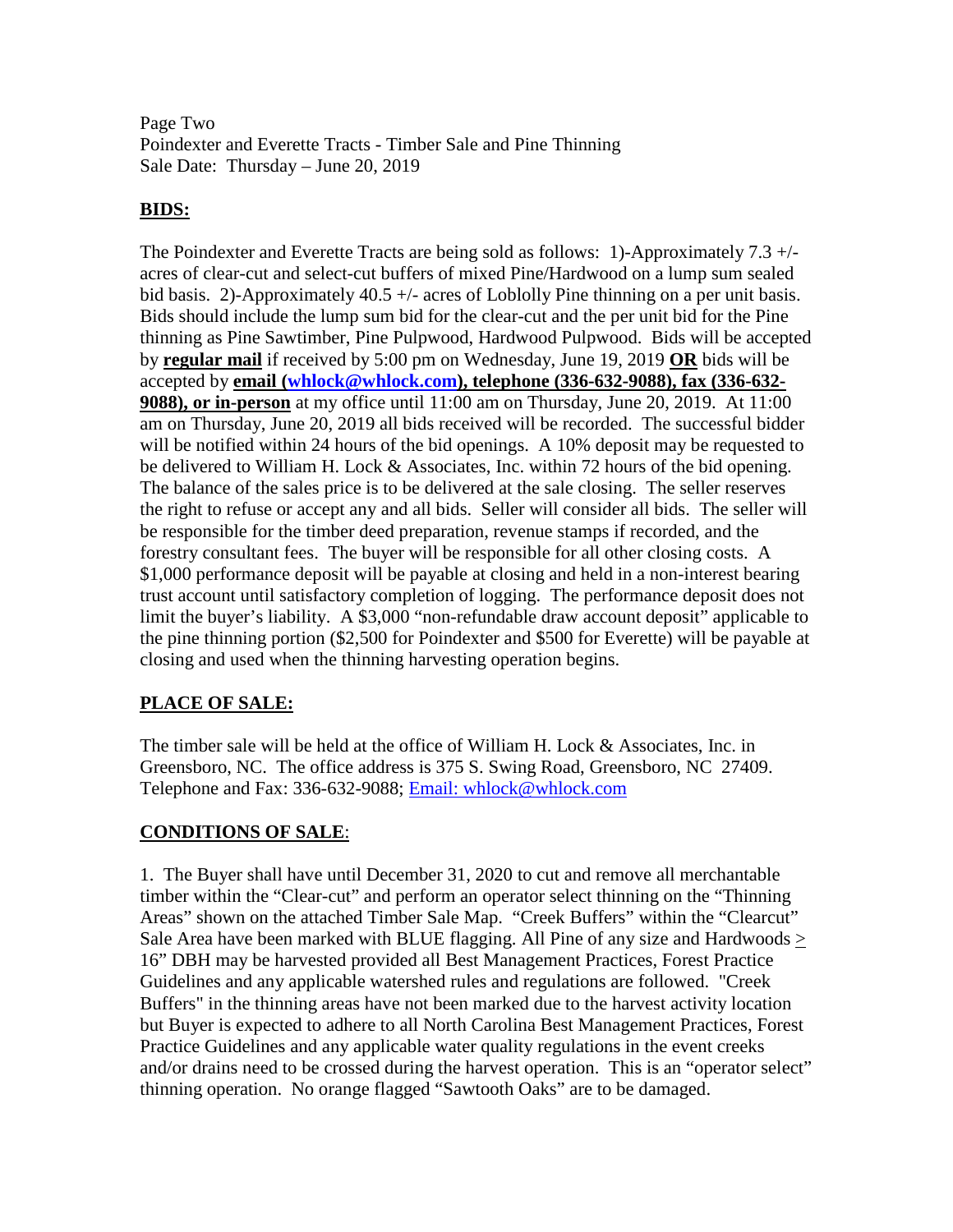Page Three Poindexter and Everette Tracts – Timber Sale and Pine Thinning Sale Date –June 20, 2019

2. Within the "thinning" section, the Buyer shall harvest defective, diseased, crooked, and suppressed pines leaving the larger, more vigorous "crop" trees. The objective is to harvest the proper number of trees to leave an optimum stocking level of 70-90 square feet of basal area of growing Loblolly Pine timber. In areas where rows can be clearly identified, a  $4<sup>th</sup>$  or  $5<sup>th</sup>$  row thinning should be conducted with selected inferior trees being removed from between the rows. In areas where the rows cannot be identified, corridors should be placed approximately 40-50 feet apart with thinning between corridors to achieve the target basal area.

In areas where a large component of Virginia Pine has become established, the Virginia pine component should be removed first. This will allow the Loblolly Pine component to then be thinned down to the target basal area. In the event an area is primarily Virginia Pine, a total harvest will be conducted with prior approval of William H. Lock & Associates, Inc. Seller, or seller's agent - William H. Lock & Associates, Inc., shall have the express right to halt all harvesting operations in the event the thinning operation is not achieving the desired basal area targets, if remaining stems are excessively damaged, or if any provisions of this contract are not being followed.

3. The Buyer can access the tract from Ashland Road. Any access routes will need to be installed and/or maintained according to all North Carolina Best Management Practices, Forest Practice Guidelines, and any applicable river basin or watershed rules. All roadways must remain open and passable by ordinary traffic at all times. The roadways must be left in similar condition at the completion of the harvesting operation as they were at the beginning of the harvesting operation, reasonable wear and tear accepted. No logging activity will be allowed on the driveway leading to the houses off of Ashland Road.

4. The Buyer is responsible for maintaining a clean site. No equipment parts, trash, tires or other debris shall be left on the property. It shall be the Buyer's responsibility to clean up any hazardous material or chemical waste spills including but not limited to Diesel Fuel, Hydraulic Fluid, Machine Oil, and/or Gasoline upon the subject property. Responsibility will include any required remediation including but not limited to the removal of contaminated soils.

5. Harvesting operations must not interfere with any farming operations and farming operations must not interfere with any harvesting operations. Decking, loading or hauling will not be permitted in any existing open fields or pastures immediately adjacent to the timber unless approved by William H. Lock  $\&$  Associates, Inc. No harvesting activity may take place in the open fields planted with wildlife food plot material. Seller acknowledges that Buyer may need to cross the open field along Ashland Road to access the timber.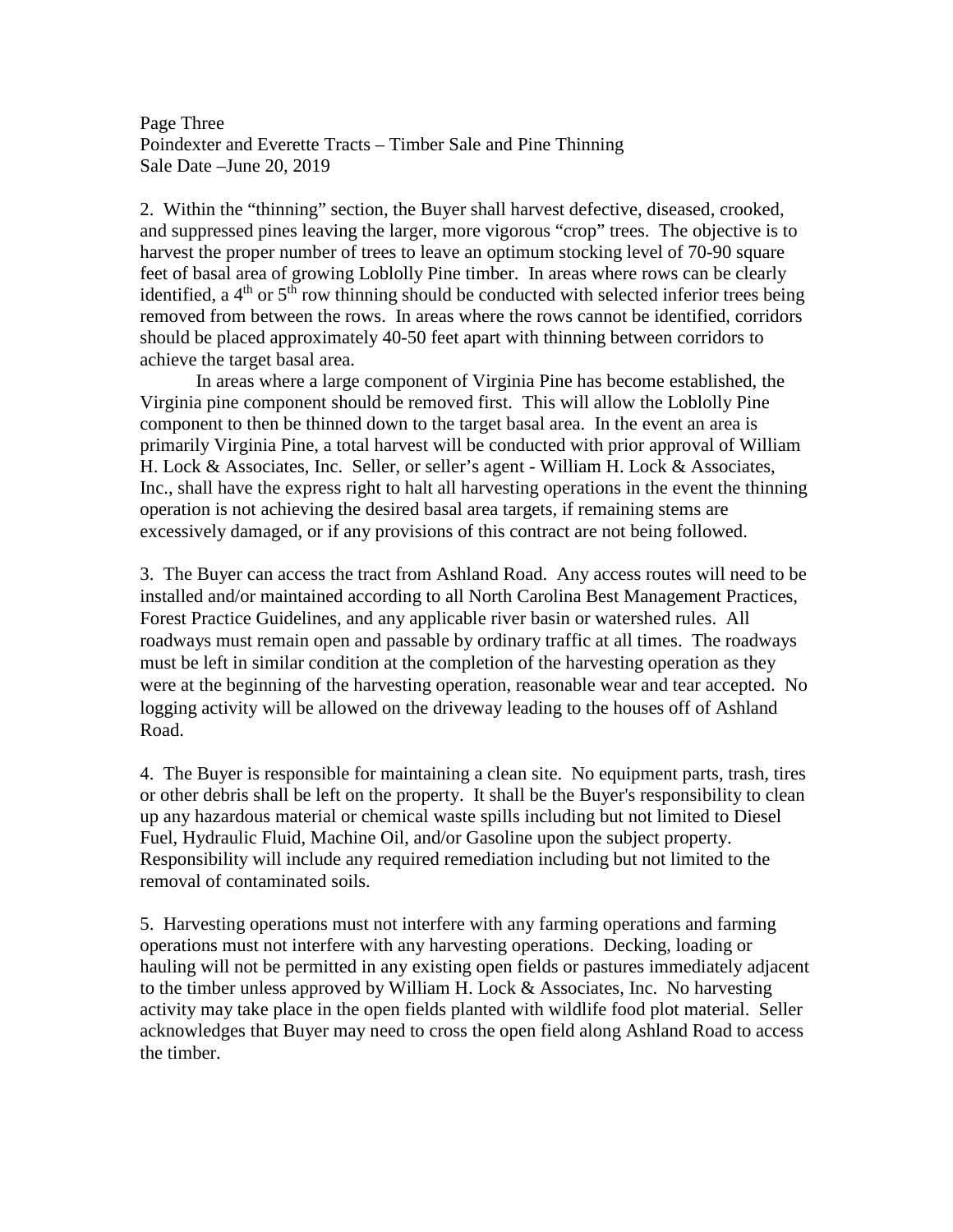Page Four Poindexter and Everette Tracts – Timber Sale and Pine Thinning Sale Date – June 20, 2019

Buyer or Agent will not be responsible for payment of any crop damage relating to access to the wooded areas. If open areas are approved for crossing and/or use during the harvest operation, these open areas must be free of logging debris, smoothed when completed, and re-seeded if necessary.

6. The Buyer is responsible for following all Federal, State, and local regulations regarding timber harvesting activities. If required, Buyer is responsible for obtaining any necessary permits or licenses required for timber harvesting. All logging operations must conform to North Carolina Best Management Practices, Forest Practices Guidelines, and any applicable river basin or watershed rules. In the event that a non-compliance situation is identified on the tract as a result of the harvesting operation, William H. Lock & Associates, Inc. will have the express right to suspend the harvesting operation until the situation is brought into compliance. No trees or other logging debris shall be left in or across the property boundary, sale cutting lines or access roads and paths.

7. All necessary sale harvest boundaries are marked with paint and/or flagging. The entire sale boundary is marked with ORANGE flagging. The line between the Loblolly Pine thinning and the Hwd/Pine clear-cut is marked with PINK flagging. No painted or flagged trees denoting the property and/or sale boundary shall be cut and no trees outside the boundary lines shall be cut. If trees marking the property lines or sale boundary are cut, North Carolina timber trespass laws may apply. No trees shall be cut to fall on a neighboring landowner's property or where potential damage may occur. If existing property corners are damaged or removed as a result of the harvesting operation, Buyer agrees to replace the markers at the correct surveyed location at their own expense.

8. Buyer agrees to notify William H. Lock & Associates, Inc., P. O. Box 49571, Greensboro, NC 27419 at least 3 days in advance of the beginning of the harvesting operation and at least 3 days in advance of the completion of the harvesting operation. The buyer and/or logger must complete a pre-harvest inspection with WHL & Associates prior to beginning any logging activity.

9. Seller or their Agent reserves the right, in its sole discretion, to require the termination of all timber harvesting in the event that weather conditions cause the land to become so wet that continued logging will cause excessive site damage and rutting. Seller agrees to extend the cutting time automatically for the number of days of required termination if he exercises this item. If work is allowed to continue during the determination process, Buyer agrees to repair any excessively rutted areas.

10. The Buyer shall indemnify and hold harmless the Owner, his agent or assigns, from